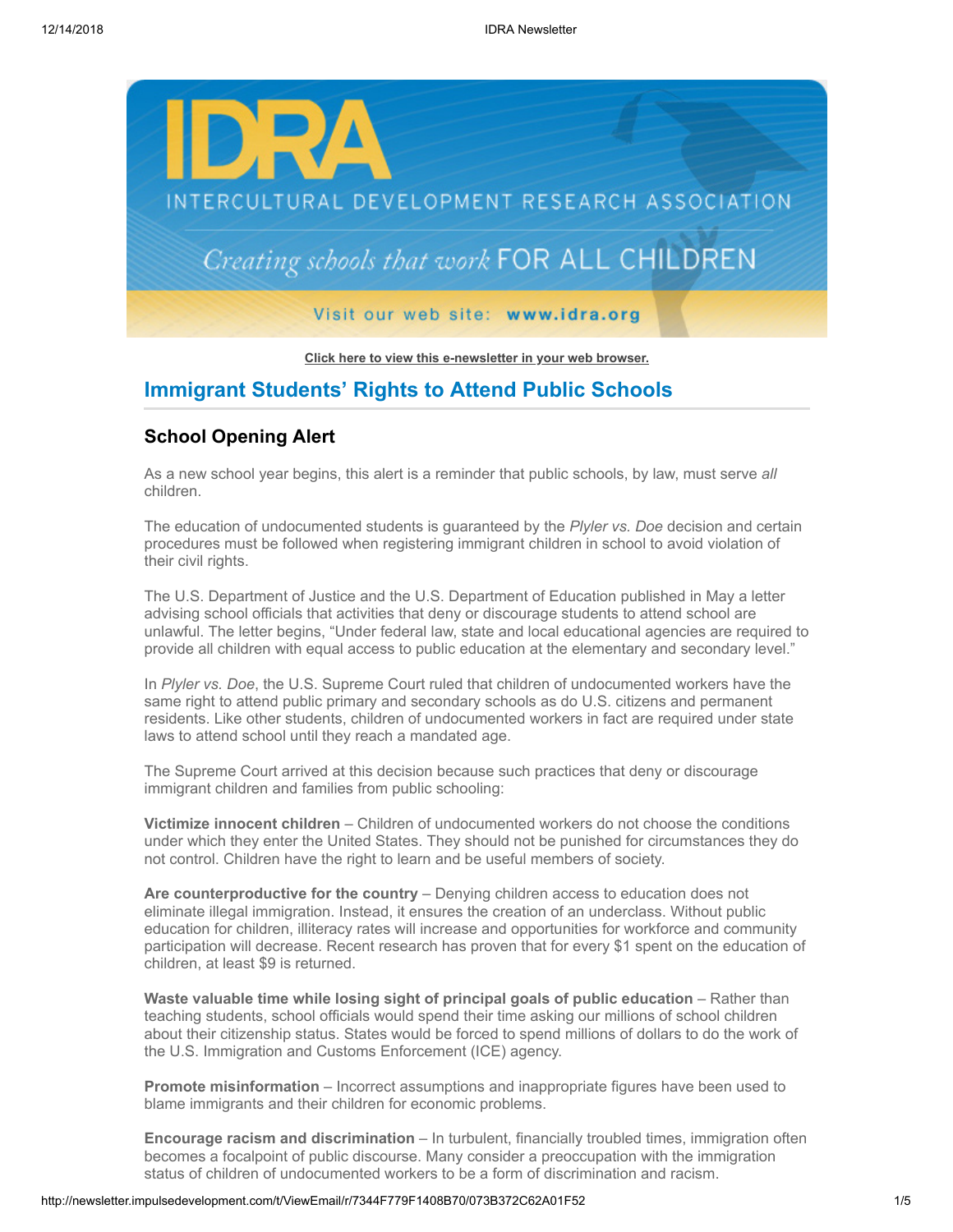As a result of the *Plyler* ruling, public schools may not:

- deny admission to a student during initial enrollment or at any other time on the basis of undocumented status;
- treat a student differently to determine residency;
- engage in any practices to "chill" the right of access to school;
- require students or parents to disclose or document their immigration status;
- make inquiries of students or parents that may expose their undocumented status; or
- require social security numbers from all students, as this may expose undocumented status.

Students without a social security number should be assigned a number generated by the school. Adults without social security numbers who are applying for a free lunch and/or breakfast program for a student need only state on the application that they do not have a social security number.

The *Family Education Rights and Privacy Act* prohibits schools from providing any outside agency – including the ICE agency – with any information from a child's school file that would expose the student's undocumented status. The only exception is if an agency gets a court order (subpoena) that parents can then challenge. Schools should note that even requesting such permission from parents might act to "chill" a student's *Plyler* rights.

Finally, school personnel – especially building principals and those involved with student intake activities – should be aware that they have no legal obligation to enforce U.S. immigration laws.

At IDRA, we are working to strengthen schools to work for all children, families and communities. Help us make this goal a reality for every child; we simply cannot afford the alternatives. Denying children of undocumented workers access to an education is unconstitutional and against the law.

**Feel free to copy this alert and share it.** You can also visit IDRA's website for a printable flier in English and Spanish as well as a copy of the letter from the U.S. Department of Justice and the U.S. Department of Education.

For assistance in ensuring that your programs comply with federal law, you can contact the Department of Justice, Civil Rights Division, Educational Opportunities Section, at 877-292-3804 or [education@usdoj.gov](mailto:education@usdoj.gov), or the Department of Education Office for Civil Rights (OCR) at 800-421-3481 or **[ocr@ed.gov](mailto:ocr@ed.gov)**. You may also contact the OCR enforcement office that serves your area.

For more information or to report incidents of school exclusion or delay, call:

META (Nationwide) 617- 628-2226 MALDEF (Los Angeles) 213-629-2512 MALDEF (San Antonio) 210-224-5476 NY Immigration Hotline (Nationwide) 212-419-3737 MALDEF (Chicago) 312-427-0701 MALDEF (Washington, D.C.) 202-293-2828

[Printable versions of this alert are online in English and Spanish.](http://newsletter.impulsedevelopment.com/t/r/l/tjjtiuy/uyyhirl/y/)

## **Derechos de los estudiantes inmigrantes a asistir a escuelas públicas**

### **Llamada Urgente durante el Comienzo del Curso Escolar**

La educación de los estudiantes indocumentados está garantizada por la decisión *Doe vs. Plyler* o que ciertos procedimientos se deben seguir al inscribir a los niños inmigrantes en la escuela para evitar la violación de sus derechos civiles. No se les puede negar el derecho a una educación de calidad.

El Departamento de Justicia de EE.UU. y el Departamento de Educación de EE.UU., ha publicado y distribuido una carta aconsejando a administradores de escuela que el negar o disuadir a estudiantes indocumentado o de padres indocumentados es ilegal y contra este dictamen legal. La carta comienza así: "Bajo la ley federal, agencias educativas tanto estatales como locales están obligadas a proporcionar a todo niño la igualdad de acceso a la educación pública a nivel de primaria y secundaria."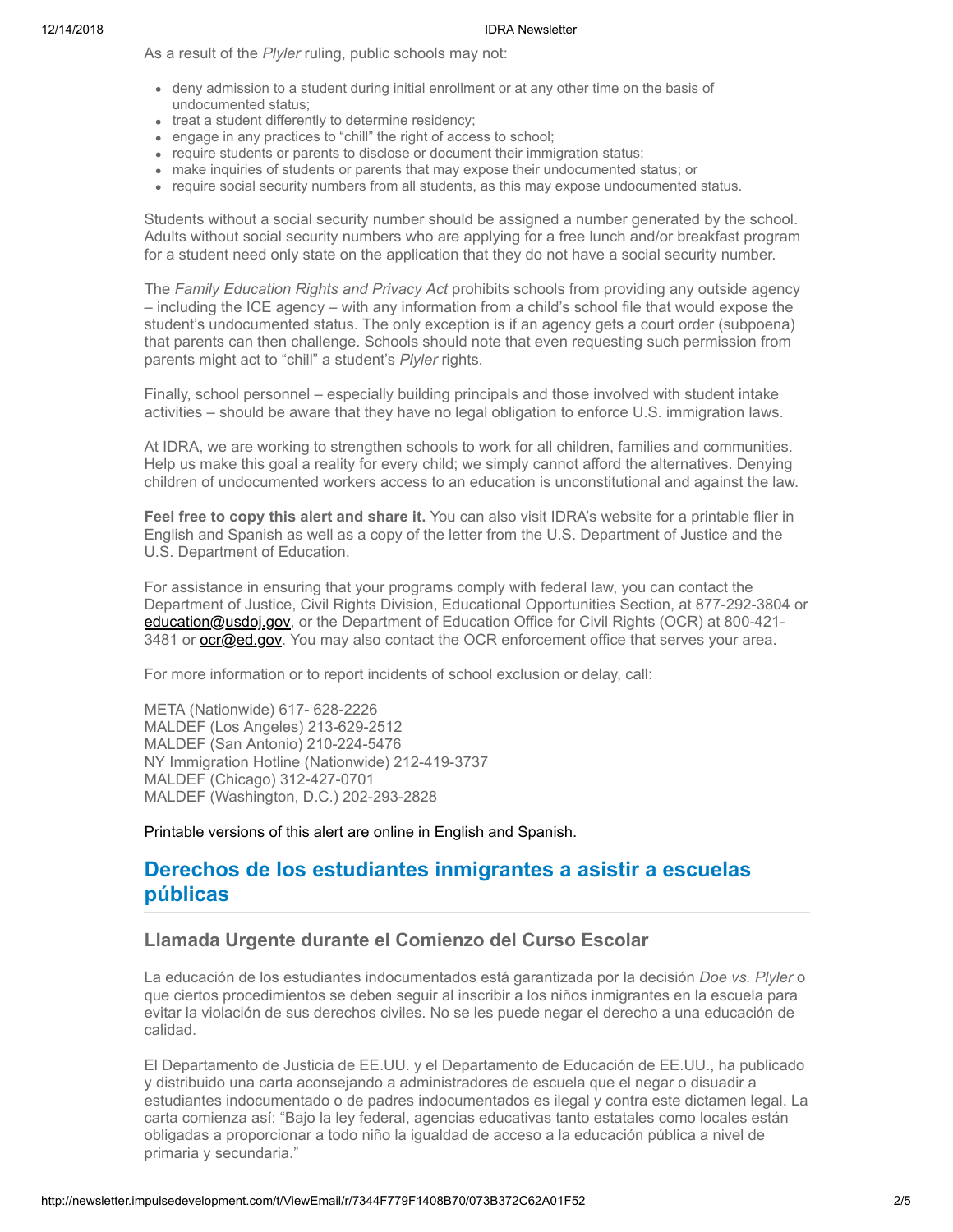El Tribunal Supremo de los Estados Unidos, en el caso *Doe vs. Plyler*, dictaminó que los niños de padres indocumentados tienen el mismo derecho de asistir a las escuelas públicas primarias y secundarias que tienen sus contrapartes de nacionalidad estadounidense. Al igual que los demás niños, los estudiantes indocumentados están obligados a asistir a la escuela hasta que llegan a la edad exigida por la ley.

El Tribunal Supremo llegó a esta decisión debido a prácticas que niegan o desalentan a niños inmigrantes indocumentados y sus familias de la escuela pública:

**Son niños indefensos.** Los niños de los trabajadores indocumentados son indefensos y esperan la protección de una ley justa y compasiva. Ellos no eligieron venir a este país o las condiciones en que están en los Estados Unidos. No es justo castigar a un niño indefenso; es mas, tiene derecho a aprender y ser útil a la sociedad.

**Es contraproducente para el país.** El negar a estos niños el acceso a la educación no elimina la inmigración ilegal, sino que crea una subclase económica en el país. Aumentarán las tasas de analfabetismo y se reducirá la participación de éstos en las comunidades donde viven. Según las investigaciones, cada dólar que se invierte en la educación de estos niños tiene un rendimiento de por lo menos de nueve dólares en beneficios para el país.

**Es tiempo valioso que se pierde cuando perdemos la meta principal de la escuela.** Se pierde mucho tiempo, que se podría emplear mejor en la educación de estos niños, cuando los educadores se enfocan en determinar la ciudadanía de cada estudiante. Esa no es la responsabilidad del educador. El educador conciente de su responsabilidad no tiene el tiempo ni debe permitir que se le agregue esta responsabilidad.

**Cuidado con la información incorrecta.** La distribución de suposiciones y cifras incorrectas ha causado mucho daño y creado un ambiente de incertidumbre y fricción entre grupos de ciudadanos.

**¿Es acaso un síntoma de racismo y discriminación?** Estamos viviendo en una época de mucha discordia y dificultades económicas en este país. Siempre que esto sucede renace esta preocupación por la inmigración que muchos consideran como racismo y discriminación.

A raíz de la decisión *Plyler*, las escuelas públicas no pueden:

- negarle la matrícula a un estudiante basándose en su situación legal y/o inmigratoria, ya sea a principios del curso o durante el año escolar;
- tratar a un estudiante en forma desigual verificando la situación de residencia de ciertos estudiantes;
- promover prácticas cuyo resultado es negar el derecho de acceso a los servicios escolares;
- requerir que un estudiante o sus padres revelen o documenten su situación inmigratoria;
- hacer interrogatorios a estudiantes o padres que pudieran revelar su situación de indocumentados;
- exigir que un estudiante obtenga un número de seguro social como requisito de admisión a la escuela.

La escuela debe de asignar un número de identificación a los estudiantes que no tienen tarjeta de seguro social. Los adultos sin números de seguro social que necesitan almuerzo y/o desayuno gratis sólo tienen que indicar que no tienen seguro social. Allí debe terminar.

Además, el *Acta Familiar de Derechos y Privacidad Escolar* (*Family Education Rights and Privacy Act*) le prohibe a las escuelas proveer a cualquier agencia externa – incluyendo la agencia ICE – cualquier información del archivo personal de un estudiante que pudiera revelar su estado legal. La única excepción es cuando una agencia obtiene una orden judicial – conocida como una citación o subpoena – que los padres pueden apelar o retar. El mero hecho de pedirle tal permiso a los padres podría violar los derechos reconocidos por *Doe vs. Plyler*.

Finalmente, el personal escolar – especialmente los directores y otros administradores o personal docente – deben saber que no están bajo ninguna obligación legal de poner en vigor las leyes de inmigración de los EEUU.

En IDRA, nos unimos a educadores para fortalecer a las escuelas a proveer la igualdad de oportunidad y practicar equitativamente un programa de instrucción para todos los niños, familias y comunidades. Ayúdenos a hacer de este objetivo una realidad para todos los niños. Negando a los niños el acceso a la educación es inconstitucional y en contra de la ley.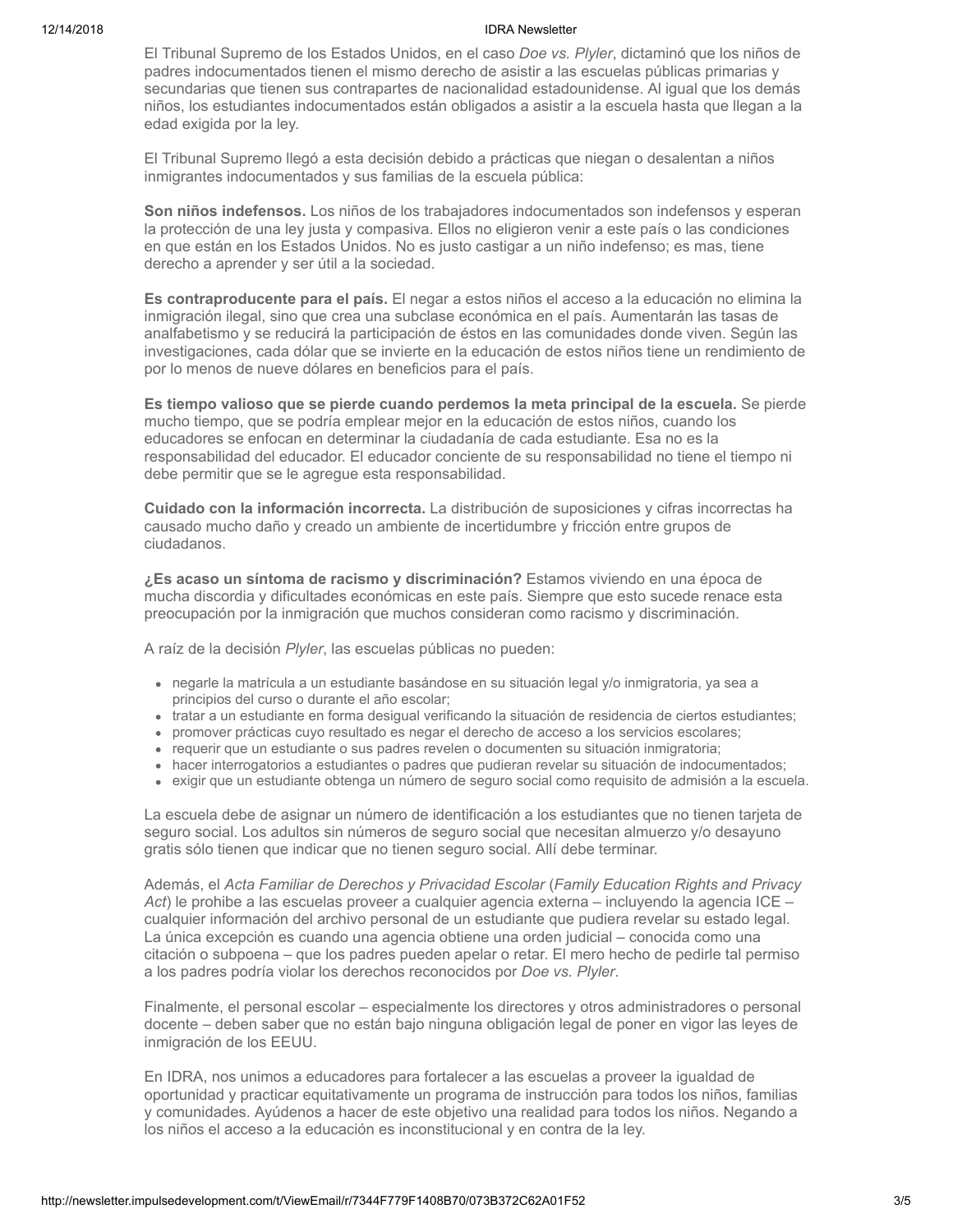Siéntase libre de copiar esta alerta y compartirla. También puede visitar el sitio web de IDRA para imprimir un folleto en inglés y en español, así como una copia de la carta del Departamento de Justicia de EE.UU. y el Departamento de Educación de EE.UU.

Para más asistencia para garantizar que sus programas cumplen con la ley federal, usted puede comunicarse con el Departamento de Justicia, División de Derechos Civiles, Sección de Oportunidades Educativas, en el 877-292-3804 o [education@usdoj.gov,](mailto:education@usdoj.gov) o la Oficina del Departamento de Educación para los Derechos Civiles (OCR) en el 800-421-3481 o **[ocr@ed.gov](mailto:ocr@ed.gov)**. También puede comunicarse con la oficina de aplicación de OCR que sirve a su área.

Para más información, o para denunciar incidentes de exclusión escolar o retraso en la admisión a clases, favor de llamar a:

META (Nationwide) 617- 628-2226 MALDEF (Los Angeles) 213-629-2512 MALDEF (San Antonio) 210-224-5476 NY Immigration Hotline (Nationwide) 212-419-3737 MALDEF (Chicago) 312-427-0701 MALDEF (Washington, D.C.) 202-293-2828

[Versiones imprimibles de esta alerta en línea en Inglés y Español.](http://newsletter.impulsedevelopment.com/t/r/l/tjjtiuy/uyyhirl/j/)

# **Build Strong Family-School Partnerships from the Start**

The Texas IDRA Parent Information Resource Center (PIRC) is pleased to announce a series of free webinars on parent engagement in education. With these live webinars, we have a series of topics courses designed for you, families, parent educators, teachers and administrators, particularly in Title I schools.

These bilingual (English/Spanish) webinars consist of one-hour conversations, presentations and collaborative work held through the Internet and are of special interest to those schools not meeting Adequate Yearly Progress (AYP). At each session, there also will be



information updates on current critical issues in public education and on early childhood home visitation services. You will receive a certificate of participation. These sessions also can be part of meeting professional development and parent involvement requisites.

Next up in the series:

### **And Math, What? /** *Y Matemática ¿Que?*

This webinar will help you determine how your students are doing in math and what information families and schools must have to ensure math achievement. [Live Webinar: Thursday, September 8, 2011; 1:00 - 2:00 p.m. CST](http://newsletter.impulsedevelopment.com/t/r/l/tjjtiuy/uyyhirl/h/)

[We look forward to your participation in our live webinars. For a preview of the full list of topics and](http://newsletter.impulsedevelopment.com/t/r/l/tjjtiuy/uyyhirl/k/) registration link.

The **Intercultural Development Research Association** is an independent private non-profit organization dedicated to realizing the right of every child to a quality education. IDRA strengthens and transforms public education by providing dynamic training; useful research, evaluation, and frameworks for action; timely policy analyses; and innovative materials and programs.

IDRA works hand-in-hand with hundreds of thousands of educators and families each year in communities and classrooms around the country. All our work rests on an unwavering commitment to creating self-renewing schools that value and promote the success of students of all backgrounds.

We are a small organization with a powerful mission: to create schools that work for *all* children.